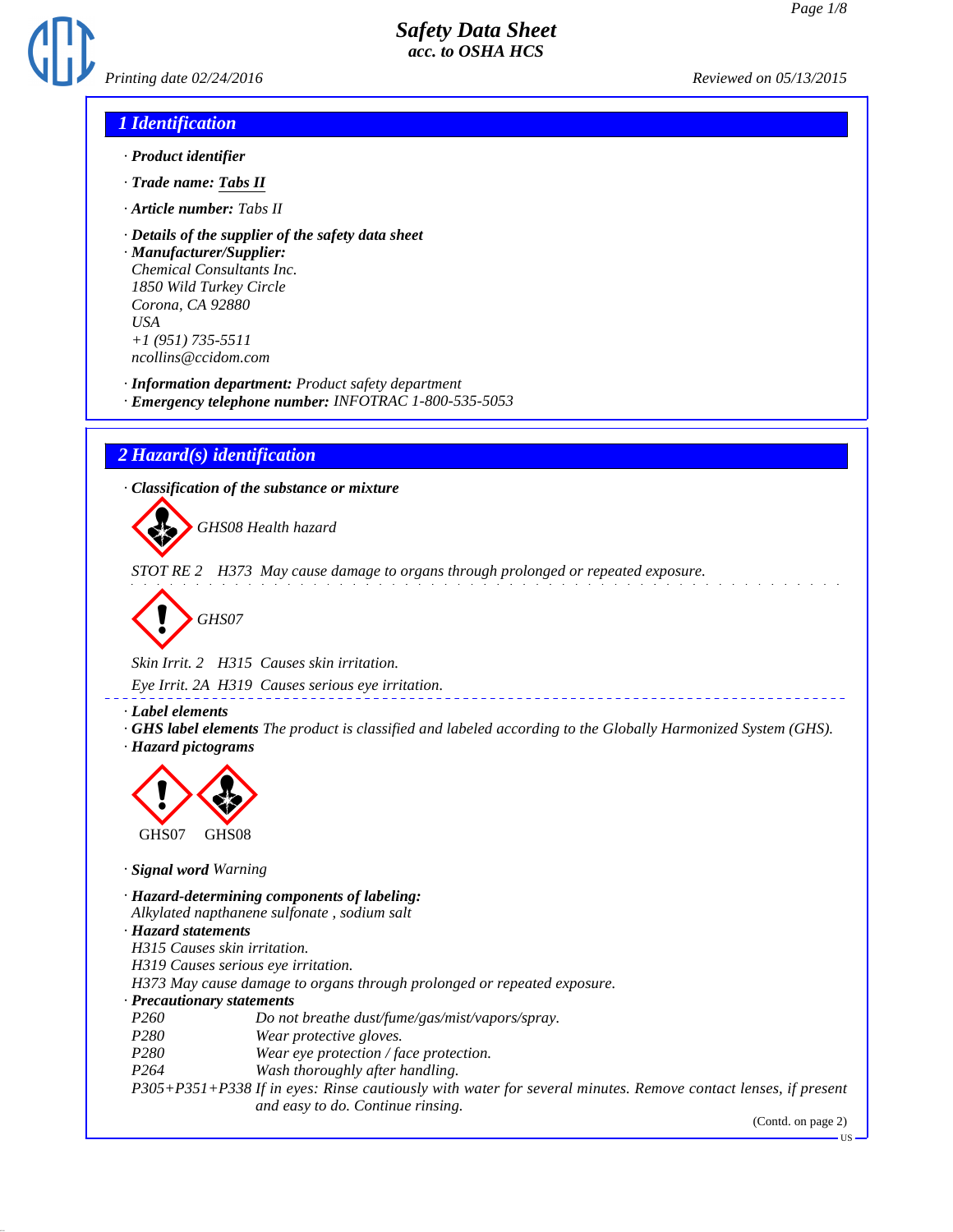

### *Trade name: Tabs II*

|                                                                              | (Contd. of page 1)                                                                                     |
|------------------------------------------------------------------------------|--------------------------------------------------------------------------------------------------------|
| <i>P321</i>                                                                  | Specific treatment (see on this label).                                                                |
| $P332 + P313$                                                                | If skin irritation occurs: Get medical advice/attention.                                               |
| $P337 + P313$                                                                | If eye irritation persists: Get medical advice/attention.                                              |
| <i>P314</i>                                                                  | Get medical advice/attention if you feel unwell.                                                       |
| $P302 + P352$                                                                | IF ON SKIN: Wash with plenty of water.                                                                 |
| $P362 + P364$                                                                | Take off contaminated clothing and wash it before reuse.                                               |
| <i>P501</i>                                                                  | Dispose of contents/container in accordance with local/regional/national/international<br>regulations. |
| · Classification system:                                                     |                                                                                                        |
| $\cdot$ NFPA ratings (scale 0 - 4)                                           |                                                                                                        |
|                                                                              | $Health = 1$<br>$Fire = 1$<br>Reactivity = 0                                                           |
| $\cdot$ HMIS-ratings (scale $0 - 4$ )                                        |                                                                                                        |
| <b>HEALTH</b><br> *1 <br>  1 <b>  </b><br><b>FIRE</b><br><b>REACTIVITY</b> 0 | $Health = *1$<br>$Fire = 1$<br>$Reactivity = 0$                                                        |
| $\cdot$ Other hazards<br>· <b>PBT</b> : Not applicable.                      | $\cdot$ Results of PBT and vPvB assessment                                                             |

*· vPvB: Not applicable.*

## *3 Composition/information on ingredients*

#### *· Chemical characterization: Mixtures*

*· Description: Mixture of the substances listed below with nonhazardous additions.*

| $\cdot$ Dangerous components: |                                             |            |
|-------------------------------|---------------------------------------------|------------|
|                               | $111-76-2$ 2-butoxyethanol                  | $1 - 10\%$ |
|                               | Nonylphenol ethoxylate                      | $1 - 5\%$  |
|                               | 6834-92-0 disodium metasilicate             | $1 - 5\%$  |
|                               | Alkylated napthanene sulfonate, sodium salt | $1 - 5\%$  |
|                               | $1310-73-2$ sodium hydroxide                | $< 2\%$    |

## *4 First-aid measures*

*· Description of first aid measures*

- *· After inhalation: Supply fresh air.*
- *· After skin contact: Generally the product does not irritate the skin.*
- *· After eye contact: Rinse opened eye for several minutes under running water.*
- *· After swallowing: If symptoms persist consult doctor.*
- *· Information for doctor:*
- *· Most important symptoms and effects, both acute and delayed No further relevant information available.*
- *· Indication of any immediate medical attention and special treatment needed*
- *No further relevant information available.*

(Contd. on page 3)

US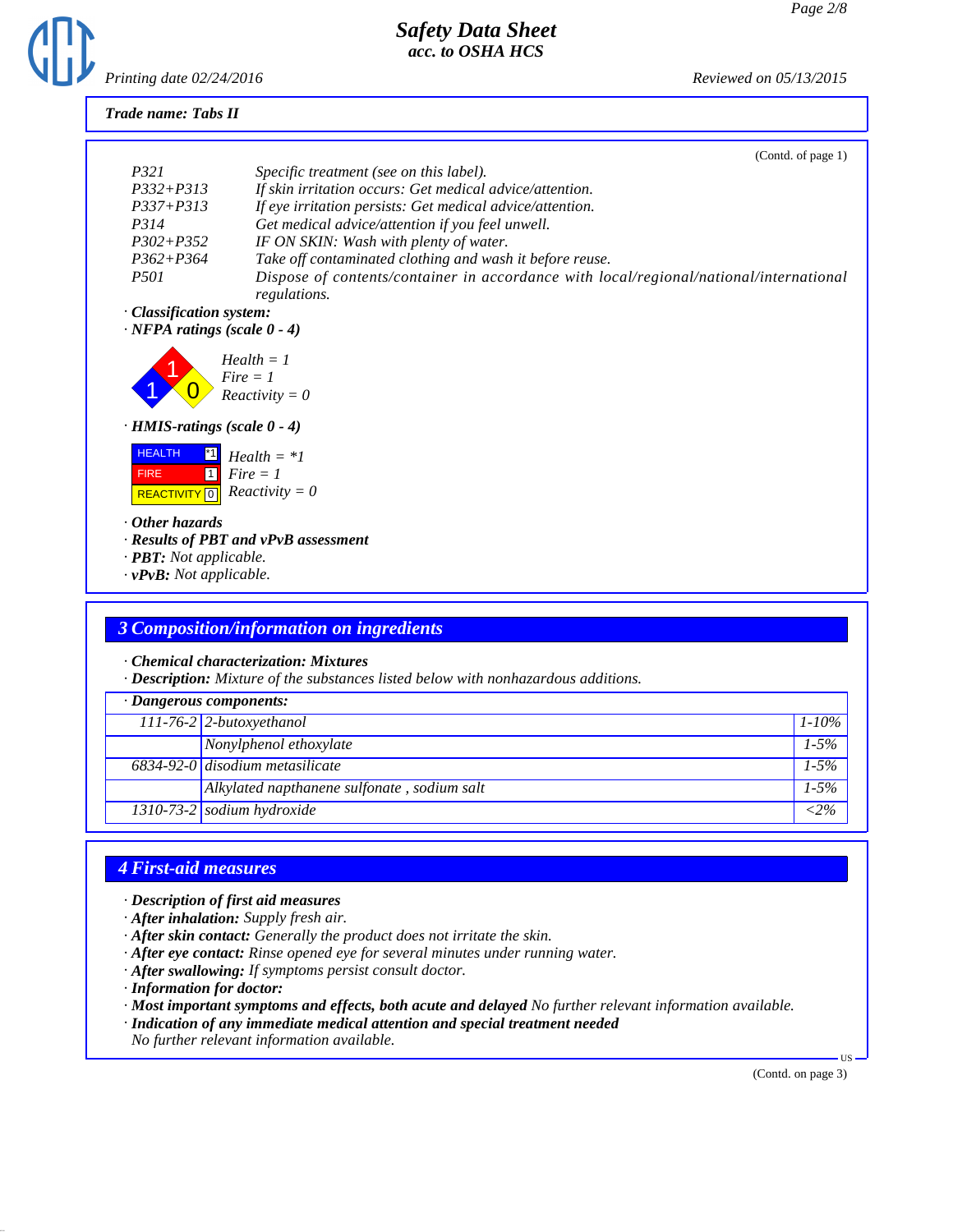

*Trade name: Tabs II*

(Contd. of page 2)

### *5 Fire-fighting measures*

- *· Extinguishing media*
- *· Suitable extinguishing agents:*
- *CO2, extinguishing powder or water spray. Fight larger fires with water spray or alcohol resistant foam.*
- *· Special hazards arising from the substance or mixture No further relevant information available.*
- *· Advice for firefighters*
- *· Protective equipment: No special measures required.*

### *6 Accidental release measures*

- *· Personal precautions, protective equipment and emergency procedures Not required.*
- *· Environmental precautions: Dilute with plenty of water.*
- *For large spills: Do not allow to enter sewers/ surface or ground water.*
- *· Methods and material for containment and cleaning up: Absorb with liquid-binding material (sand, diatomite, acid binders, universal binders, sawdust).*
- *· Reference to other sections See Section 7 for information on safe handling. See Section 8 for information on personal protection equipment.*

*See Section 13 for disposal information.*

### *7 Handling and storage*

*· Handling:*

- *· Precautions for safe handling No special precautions are necessary if used correctly.*
- *· Information about protection against explosions and fires: No special measures required.*
- *· Conditions for safe storage, including any incompatibilities*

*· Storage:*

- *· Requirements to be met by storerooms and receptacles: No special requirements.*
- *· Information about storage in one common storage facility: Not required.*
- *· Further information about storage conditions: None.*
- *· Specific end use(s) No further relevant information available.*

### *8 Exposure controls/personal protection*

*· Additional information about design of technical systems: No further data; see item 7.*

*· Control parameters*

| $\cdot$ Components with limit values that require monitoring at the workplace: |                                                       |
|--------------------------------------------------------------------------------|-------------------------------------------------------|
|                                                                                | 111-76-2 2-butoxyethanol                              |
|                                                                                | PEL Long-term value: $240$ mg/m <sup>3</sup> , 50 ppm |

- *Skin REL Long-term value: 24 mg/m³, 5 ppm Skin*
- *TLV Long-term value: 97 mg/m³, 20 ppm BEI*

(Contd. on page 4)

US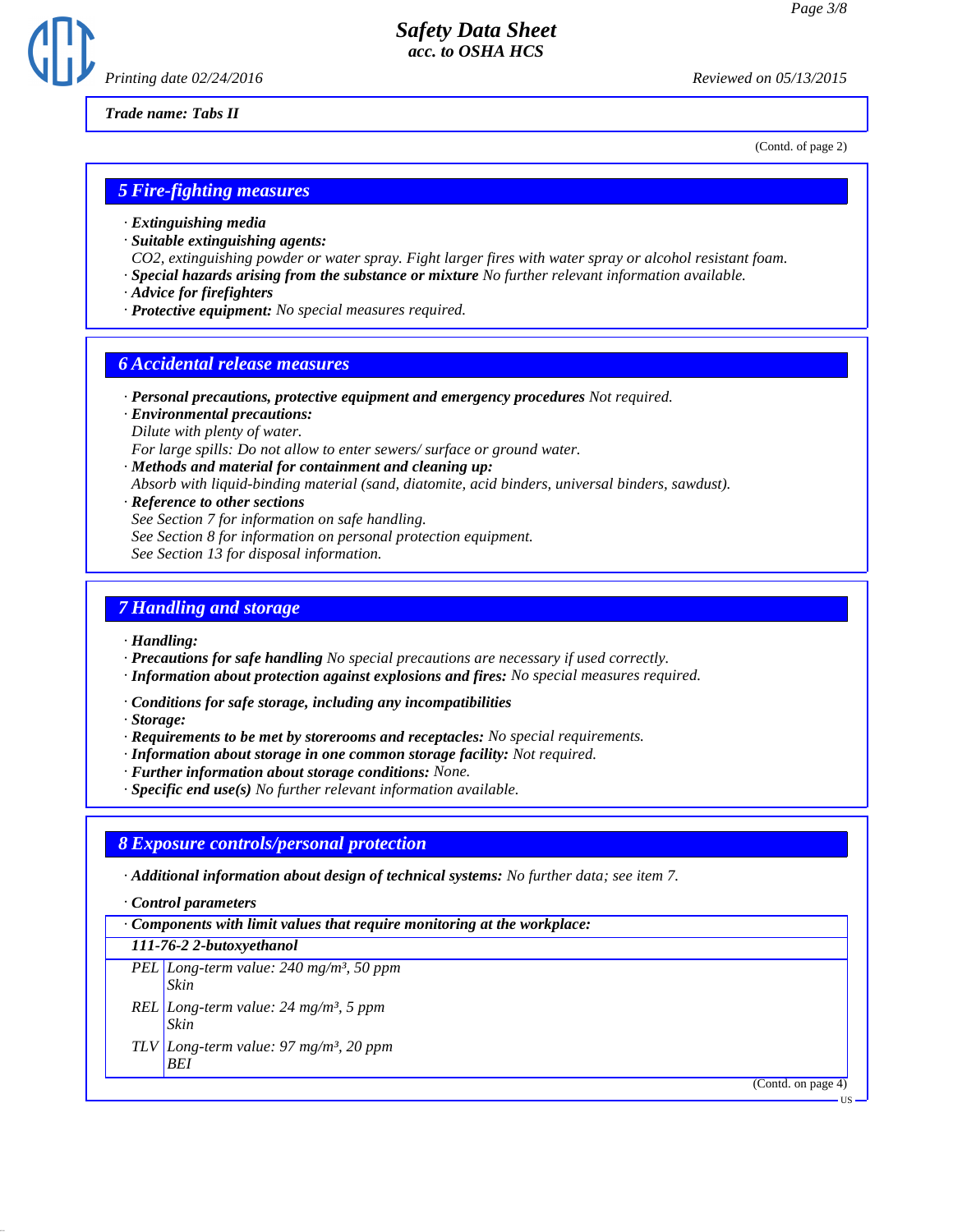*Printing date 02/24/2016 Reviewed on 05/13/2015*

**(f)** 

*Trade name: Tabs II*

| (Contd. of page 3)                                                                                                                                                                                                                                                                                                                                         |
|------------------------------------------------------------------------------------------------------------------------------------------------------------------------------------------------------------------------------------------------------------------------------------------------------------------------------------------------------------|
| · Ingredients with biological limit values:                                                                                                                                                                                                                                                                                                                |
| 111-76-2 2-butoxyethanol                                                                                                                                                                                                                                                                                                                                   |
| BEI 200 mg/g creatinine<br>Medium: urine<br>Time: end of shift<br>Parameter: Butoxyacetic acid with hydrolysis                                                                                                                                                                                                                                             |
| · Additional information: The lists that were valid during the creation were used as basis.                                                                                                                                                                                                                                                                |
| <b>General protective and hygienic measures:</b> Wash hands before breaks and at the end of work.<br>· Breathing equipment: Not required.<br>· Protection of hands:                                                                                                                                                                                        |
| The glove material has to be impermeable and resistant to the product/ the substance/ the preparation.<br>Due to missing tests no recommendation to the glove material can be given for the product/ the preparation/ the                                                                                                                                  |
| <i>chemical mixture.</i><br>Selection of the glove material on consideration of the penetration times, rates of diffusion and the degradation<br>· Material of gloves                                                                                                                                                                                      |
| The selection of the suitable gloves does not only depend on the material, but also on further marks of quality and<br>varies from manufacturer to manufacturer. As the product is a preparation of several substances, the resistance of<br>the glove material can not be calculated in advance and has therefore to be checked prior to the application. |
| · Penetration time of glove material<br>The exact break through time has to be found out by the manufacturer of the protective gloves and has to be                                                                                                                                                                                                        |

*The exact break through time has to be found out by the manufacturer of the protective gloves and has to be observed.*

*· Eye protection: Goggles recommended during refilling.*

| · Information on basic physical and chemical properties<br>· General Information |                                               |  |
|----------------------------------------------------------------------------------|-----------------------------------------------|--|
| $\cdot$ Appearance:                                                              |                                               |  |
| Form:                                                                            | Fluid                                         |  |
| Color:                                                                           | According to product specification            |  |
| $\cdot$ Odor:                                                                    | Characteristic                                |  |
| · Odor threshold:                                                                | Not determined.                               |  |
| $\cdot$ pH-value at 20 $\textdegree$ C (68 $\textdegree$ F):                     | 11.3                                          |  |
| Change in condition                                                              |                                               |  |
| <b>Melting point/Melting range:</b>                                              | Undetermined.                                 |  |
| <b>Boiling point/Boiling range:</b>                                              | 100 °C (212 °F)                               |  |
| · Flash point:                                                                   | 98 °C (208 °F)                                |  |
| · Flammability (solid, gaseous):                                                 | Not applicable.                               |  |
| · Ignition temperature:                                                          | 240 °C (464 °F)                               |  |
| $\cdot$ Decomposition temperature:                                               | Not determined.                               |  |
| $\cdot$ Auto igniting:                                                           | Product is not selfigniting.                  |  |
| · Danger of explosion:                                                           | Product does not present an explosion hazard. |  |
| <b>Explosion limits:</b>                                                         |                                               |  |
| Lower:                                                                           | Not determined.                               |  |

US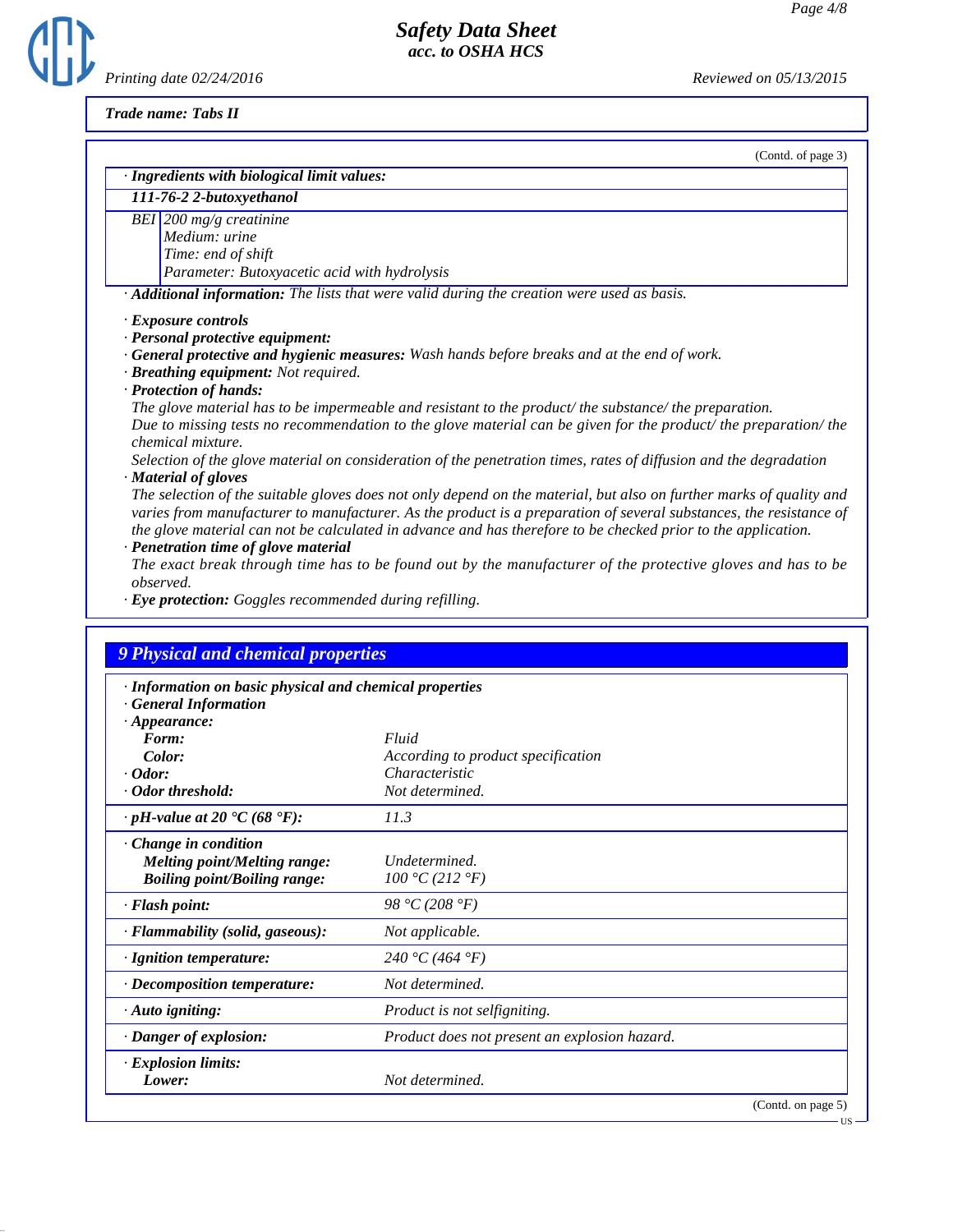

### *Trade name: Tabs II*

|                                                            |                                            | (Contd. of page 4) |
|------------------------------------------------------------|--------------------------------------------|--------------------|
| <b>Upper:</b>                                              | Not determined.                            |                    |
| $\cdot$ Vapor pressure at 20 $\cdot$ C (68 $\cdot$ F):     | 23 hPa $(17 \, \text{mm Hg})$              |                    |
| $\cdot$ Density at 20 $\cdot$ C (68 $\cdot$ F):            | 0.996 $g/cm^3$ (8.312 lbs/gal)             |                    |
| $\cdot$ Relative density                                   | Not determined.                            |                    |
| · Vapor density                                            | Not determined.                            |                    |
| $\cdot$ Evaporation rate                                   | Not determined.                            |                    |
| $\cdot$ Solubility in / Miscibility with                   |                                            |                    |
| Water:                                                     | Fully miscible.                            |                    |
| · Partition coefficient (n-octanol/water): Not determined. |                                            |                    |
| · Viscosity:                                               |                                            |                    |
| Dynamic:                                                   | Not determined.                            |                    |
| Kinematic:                                                 | Not determined.                            |                    |
| $\cdot$ Solvent content:                                   |                                            |                    |
| <b>VOC</b> content:                                        | 62.0 $g/l / 0.52$ lb/gl                    |                    |
| $\cdot$ Other information                                  | No further relevant information available. |                    |

# *10 Stability and reactivity*

- *· Reactivity No further relevant information available.*
- *· Chemical stability*
- *· Thermal decomposition / conditions to be avoided: No decomposition if used according to specifications.*
- *· Possibility of hazardous reactions No dangerous reactions known.*
- *· Conditions to avoid No further relevant information available.*
- *· Incompatible materials: No further relevant information available.*
- *· Hazardous decomposition products: No dangerous decomposition products known.*

## *11 Toxicological information*

- *· Information on toxicological effects*
- *· Acute toxicity:*
- *· Primary irritant effect:*
- *· on the skin: No irritant effect.*
- *· on the eye: No irritating effect.*
- *· Sensitization: No sensitizing effects known.*
- *· Additional toxicological information:*

#### *· Carcinogenic categories*

*· IARC (International Agency for Research on Cancer)*

*None of the ingredients is listed.*

#### *· NTP (National Toxicology Program)*

*None of the ingredients is listed.*

#### *· OSHA-Ca (Occupational Safety & Health Administration)*

*None of the ingredients is listed.*

(Contd. on page 6)

US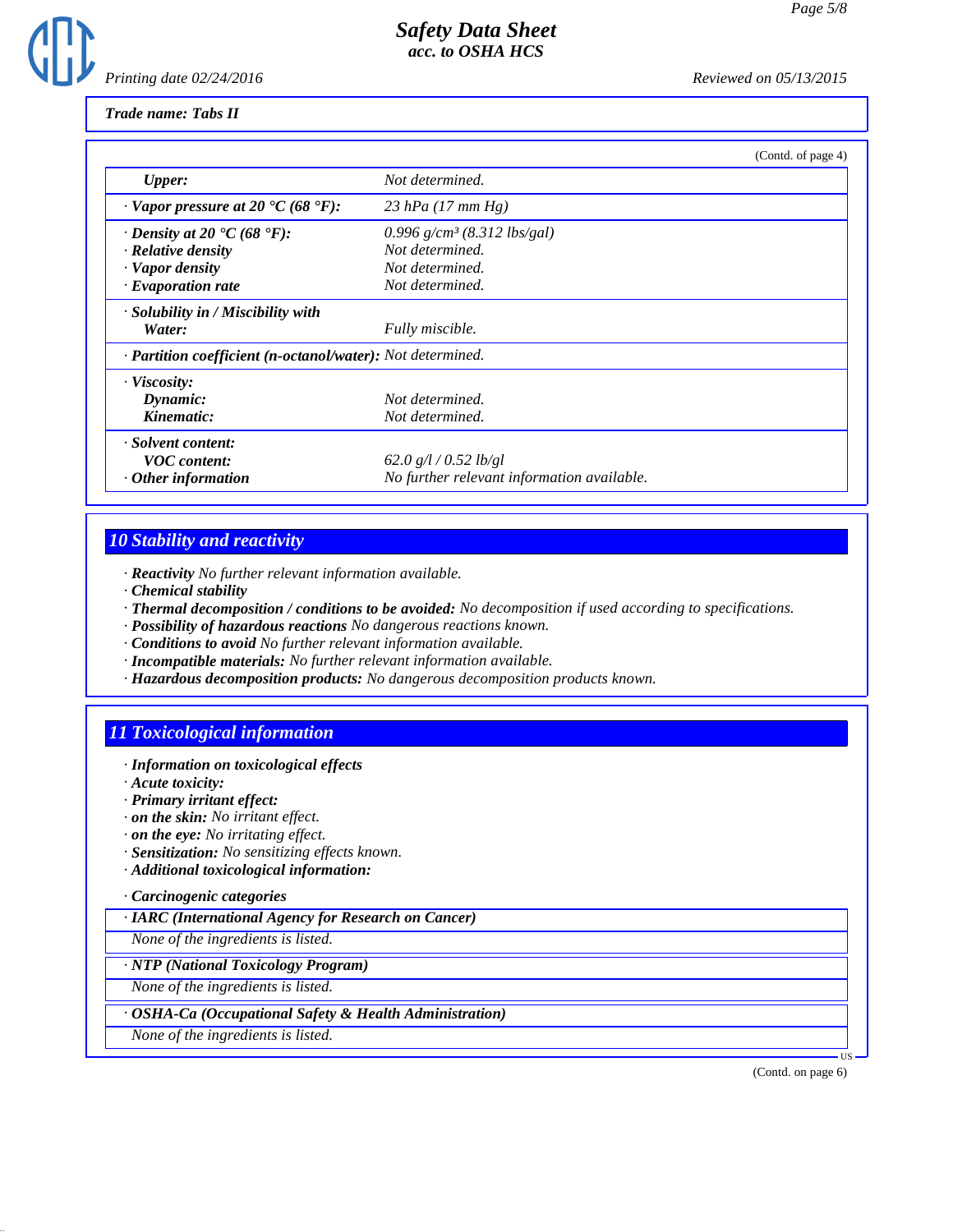

*Trade name: Tabs II*

(Contd. of page 5)

### *12 Ecological information*

- *· Toxicity*
- *· Aquatic toxicity: No further relevant information available.*
- *· Persistence and degradability No further relevant information available.*
- *· Behavior in environmental systems:*
- *· Bioaccumulative potential No further relevant information available.*
- *· Mobility in soil No further relevant information available.*
- *· Additional ecological information:*
- *· General notes:*

*Do not allow undiluted product or large quantities of it to reach ground water, water course or sewage system. Rinse off of bigger amounts into drains or the aquatic environment may lead to increased pH-values. A high pHvalue harms aquatic organisms. In the dilution of the use-level the pH-value is considerably reduced, so that after the use of the product the aqueous waste, emptied into drains, is only low water-dangerous.*

- *· Results of PBT and vPvB assessment*
- *· PBT: Not applicable.*
- *· vPvB: Not applicable.*
- *· Other adverse effects No further relevant information available.*

### *13 Disposal considerations*

*· Waste treatment methods*

*· Recommendation:*

*Dispose of content and/or container in accordance with local, regional, national and/or international regulations.*

*· Uncleaned packagings:*

*· Recommendation:*

*Dispose of content and/or container in accordance with local, regional, national and/or international regulations · Recommended cleansing agent: Water, if necessary with cleansing agents.*

| $\cdot$ UN-Number                                         |                 |  |
|-----------------------------------------------------------|-----------------|--|
| · DOT, ADN, IMDG, IATA                                    | not regulated   |  |
| $\cdot$ UN proper shipping name<br>· DOT, ADN, IMDG, IATA | not regulated   |  |
| $\cdot$ Transport hazard class(es)                        |                 |  |
| · DOT, ADN, IMDG, IATA                                    |                 |  |
| · Class                                                   | not regulated   |  |
| · Packing group                                           |                 |  |
| · DOT, IMDG, IATA                                         | not regulated   |  |
| · Environmental hazards:                                  |                 |  |
| $\cdot$ Marine pollutant:                                 | $N_{O}$         |  |
| Special precautions for user                              | Not applicable. |  |
| · Transport in bulk according to Annex II of              |                 |  |
| <b>MARPOL73/78 and the IBC Code</b>                       | Not applicable. |  |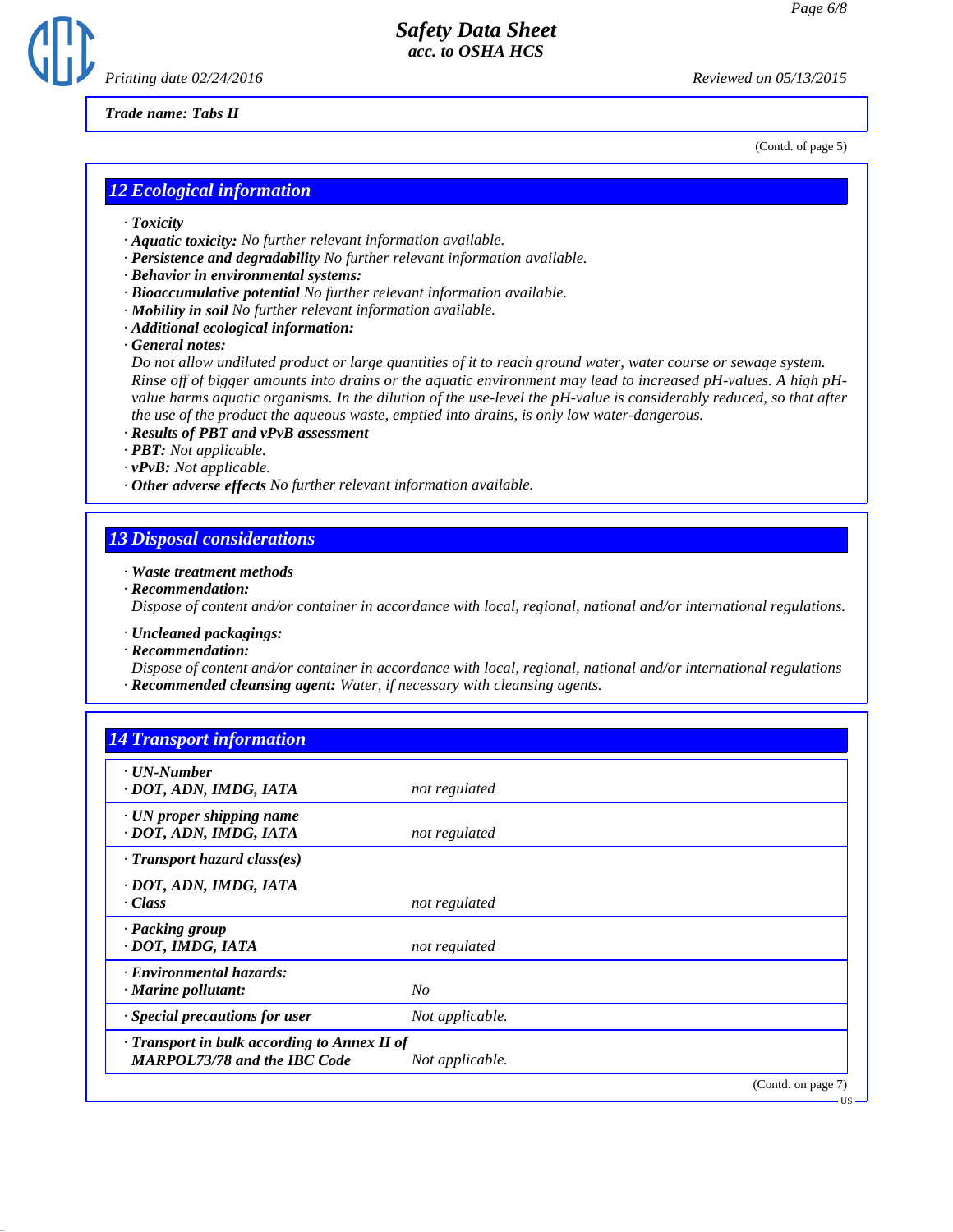(Contd. of page 6)



# *Safety Data Sheet acc. to OSHA HCS*

*Trade name: Tabs II*

*· UN "Model Regulation": not regulated*

## *15 Regulatory information*

*· Safety, health and environmental regulations/legislation specific for the substance or mixture · Sara*

*· Section 355 (extremely hazardous substances):*

*None of the ingredients is listed.*

*· Section 313 (Specific toxic chemical listings):*

*111-76-2 2-butoxyethanol*

*67-63-0 propan-2-ol*

*· TSCA (Toxic Substances Control Act):*

*All ingredients are listed.*

*· Proposition 65*

*· Chemicals known to cause cancer:*

*None of the ingredients is listed.*

*· Chemicals known to cause reproductive toxicity for females:*

*None of the ingredients is listed.*

*· Chemicals known to cause reproductive toxicity for males:*

*None of the ingredients is listed.*

*· Chemicals known to cause developmental toxicity:*

*None of the ingredients is listed.*

*· Carcinogenic categories*

*· EPA (Environmental Protection Agency)*

*111-76-2 2-butoxyethanol NL*

*· TLV (Threshold Limit Value established by ACGIH)*

*111-76-2 2-butoxyethanol A3*

*67-63-0 propan-2-ol A4*

*· NIOSH-Ca (National Institute for Occupational Safety and Health)*

*None of the ingredients is listed.*

*· GHS label elements The product is classified and labeled according to the Globally Harmonized System (GHS). · Hazard pictograms*



*· Signal word Warning*

*· Hazard-determining components of labeling: Alkylated napthanene sulfonate , sodium salt · Hazard statements H315 Causes skin irritation. H319 Causes serious eye irritation. H373 May cause damage to organs through prolonged or repeated exposure.*

(Contd. on page 8)

US